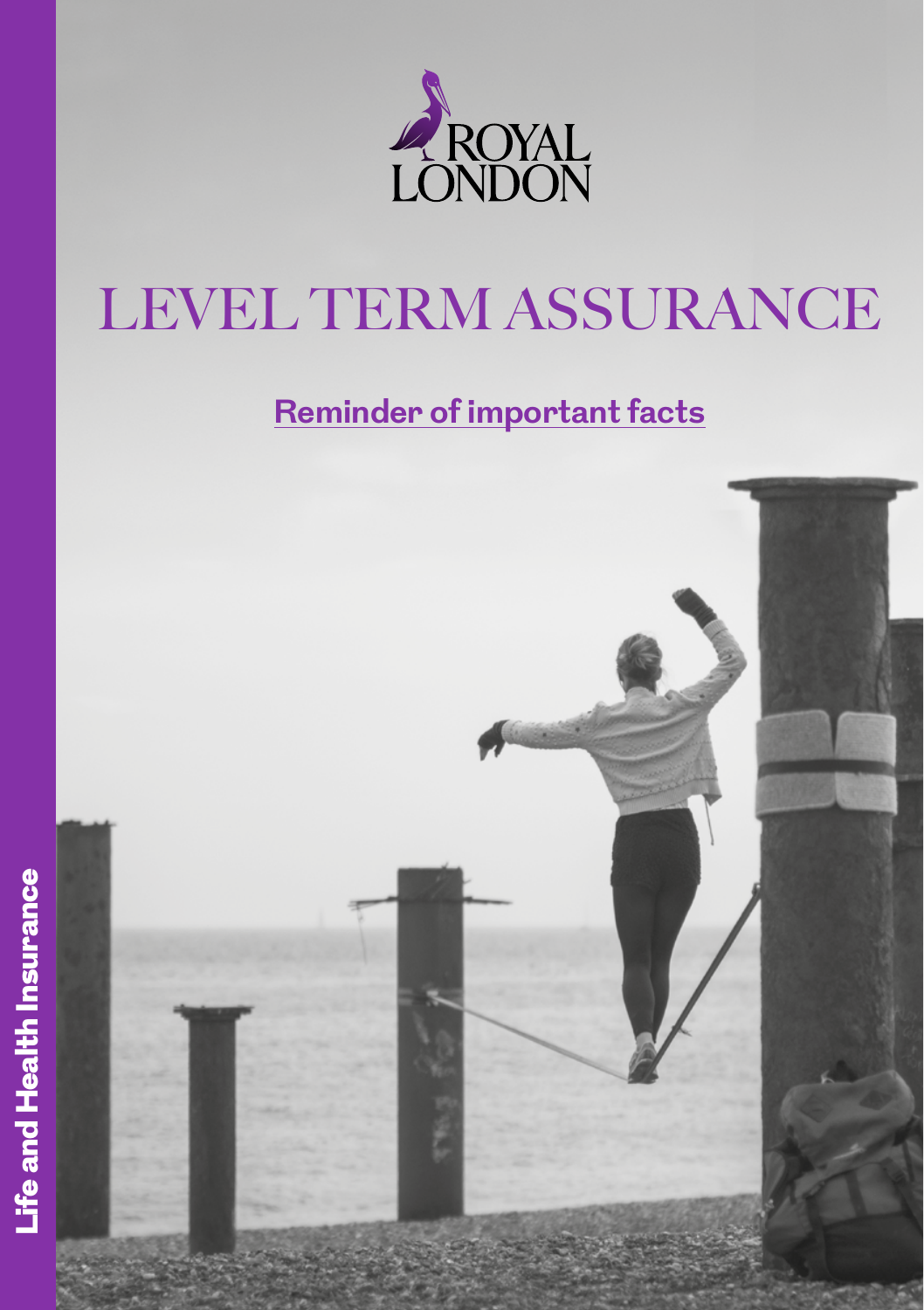## **What is a Level Term Assurance policy?**

It is an insurance policy that will pay out a lump sum if the life assured dies during the term of the policy. The lump sum is fixed at the start of the policy and remains the same throughout the term.

Level Term Assurance can be used if you need a specified amount of cover for a certain length of time, e.g. to cover an interest-only mortgage, or to provide a lump sum for your family.

#### **Who is covered?**

Your policy may cover you, your partner or both of you, depending on the cover selected when the policy was taken out. Cover for you and your partner is known as 'joint life'. Please refer to your policy document to see who is covered.

For joint life policies, we will only pay out one lump sum if either person dies during the policy term. Cover will then cease and so the second life will no longer be covered.

## **Personal details you provided**

The medical and personal information you and/or the life assured gave us when you applied for your policy forms the basis of your cover. If any of this information is incorrect or missing then your policy may be invalidated, or your benefits reduced.

If you believe this may be the case then you should call our Customer Contact Centre immediately on **0345 605 7777**.

#### **How do I make a claim?**

Please contact us if you wish to make a claim under this policy. In the event of a claim we will require a copy of the death certificate.

#### **When does the policy end?**

Cover under the policy will cease once one of the following happens:

- the end of the agreed term is reached
- premiums stop being paid
- a claim is paid.

When your policy reaches the end of its term there will be no benefits payable to you.

As you approach the end of your policy term, or if you decide to cancel your policy before the end of the term, you should consider whether you have sufficient life cover to meet your needs.

## **Can I cash in my policy?**

There is no cash-in value on this policy and if you stop paying premiums your cover will cease.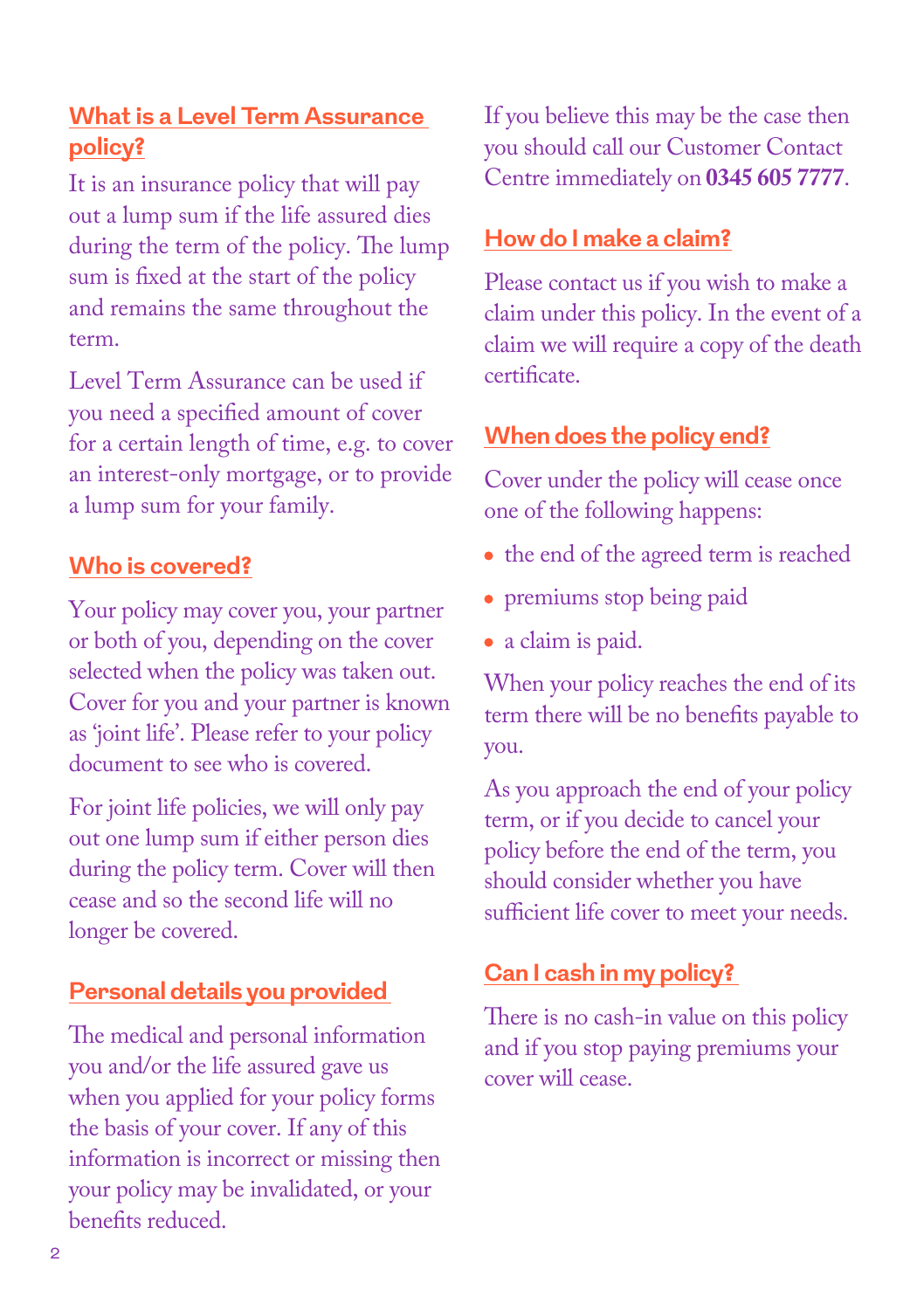#### **Before your policy finishes**

At the end of the agreed term the life assurance cover provided by this policy will cease and this may leave you without vital cover. Royal London can't advise you what to do, but we can answer any queries you might have about your policy.

#### **Additional information**

This guide is a short reminder of the main features of your Level Term Assurance policy. You should refer to the policy document we sent to you when you took out your policy, together with any contract endorsements, for more detailed information. In the event of conflict between this guide and the policy document, the policy document will prevail.

If you need more information contact our Customer Contact Centre

# **0345 605 7777**

Monday to Friday 8am to 8pm and Saturday and Bank holidays 8am to 5pm.

or visit **[royallondongroup.co.uk/RLCIS](http://royallondongroup.co.uk/RLCIS
)**